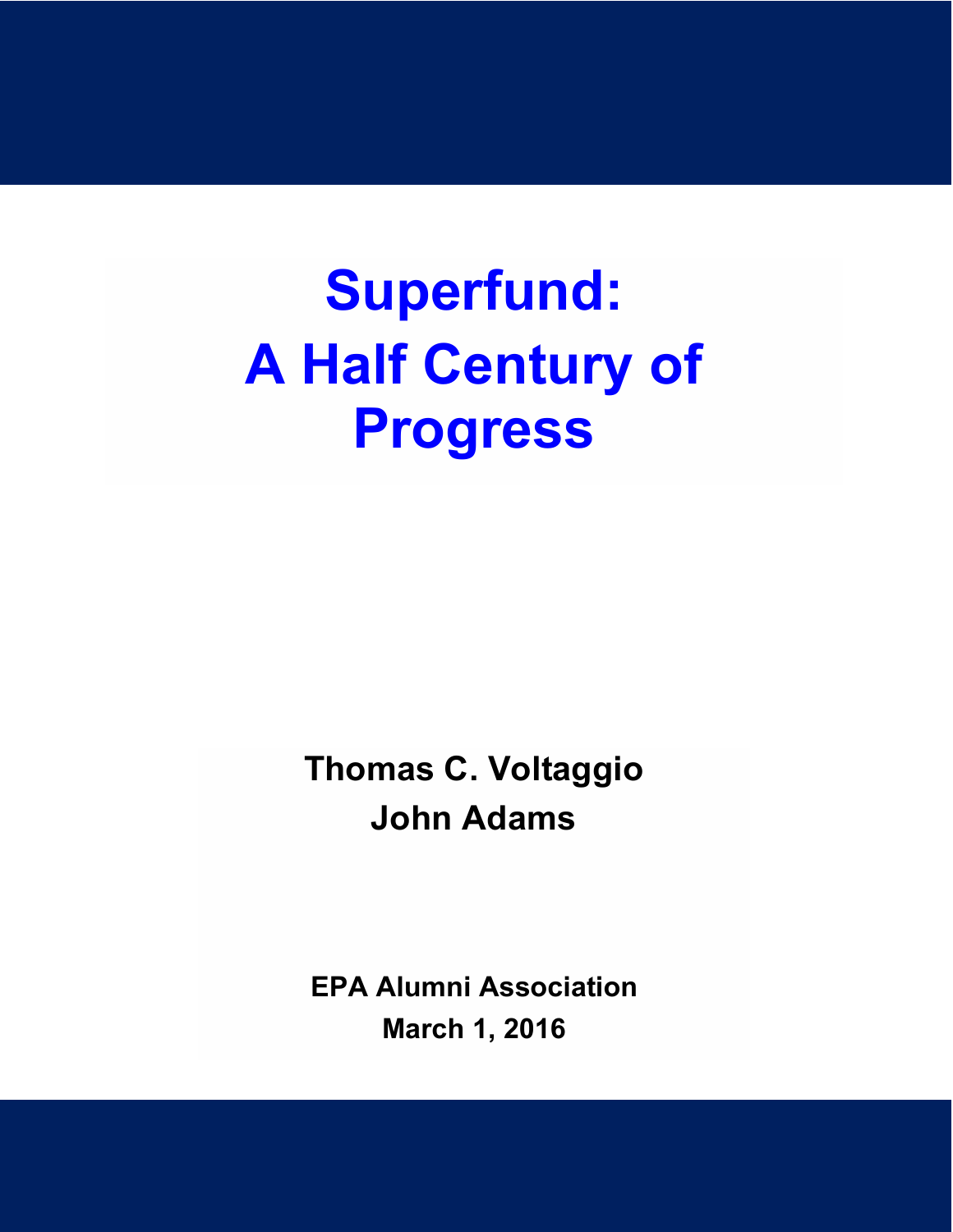Former managers and staff of the U.S. Environmental Protection Agency (EPA) have formed an EPA Alumni Association (EPA AA). The association has developed this and six other web-based subject matter essays in support of its Half Century of Progress project. An integrated summary based on all of these essays, Protecting the Environment: A Half Century of Progress, is available on the Association website. The Association has developed these materials to inform high school and college students and other members of the public about the major environmental problems and issues encountered in the United States in the latter half of the 20th century, as well as the actions taken and progress made in mitigating these problems. We hope that, besides summarizing the history of U.S. environmental programs, these essays might inspire some students and others to consider careers in the environmental field.

A number of retired EPA program managers and subject matter experts worked together to produce each of the essays. This document was reviewed by the EPA AA Board of Directors and members of the association. We welcome comments on this document, which you may email to *the EPA Alumni Association*.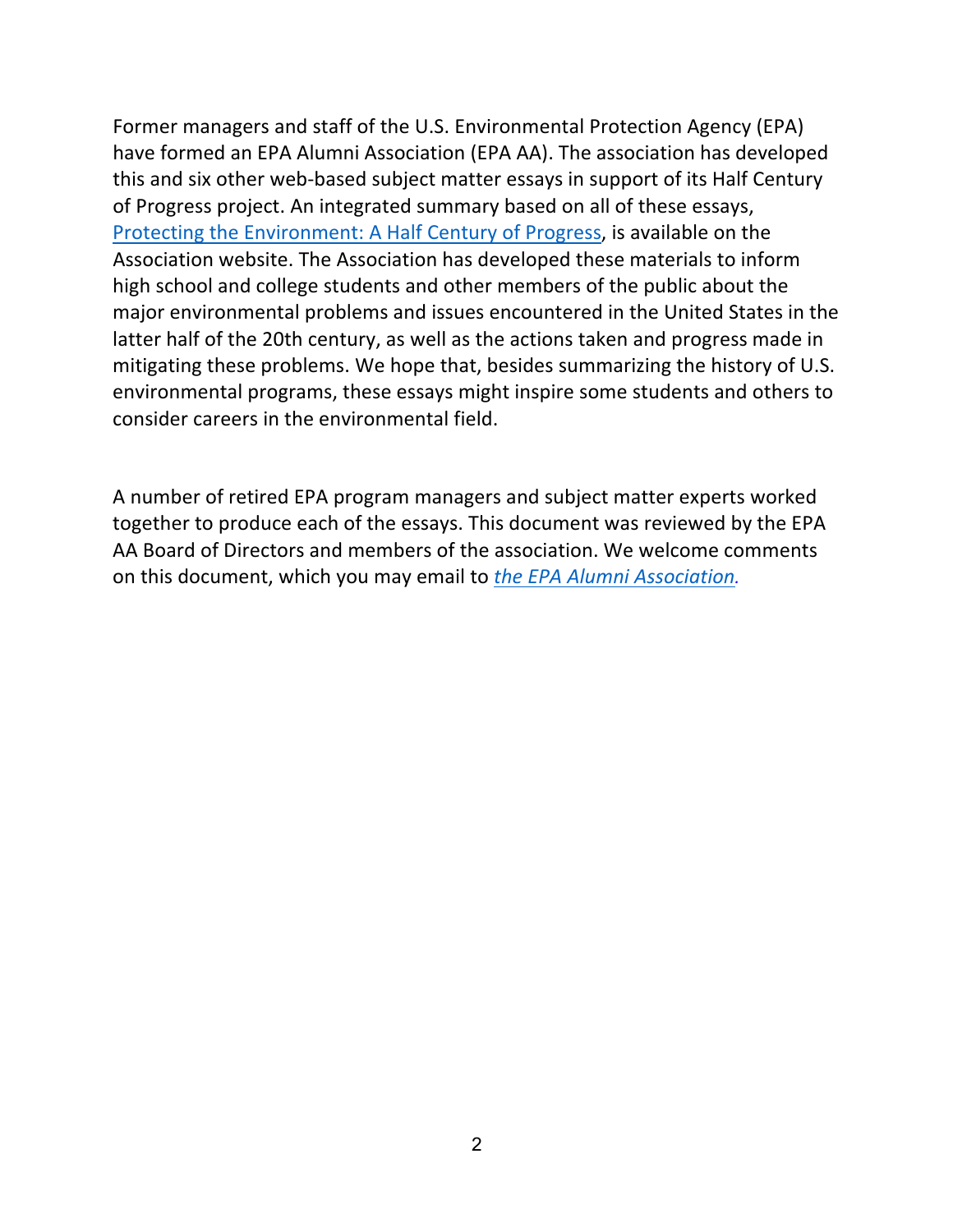## **Superfund: A Half Century of Progress**

#### **I – History**

In April 1978, residents of Niagara, New York, awoke to newspaper headlines about a former river diversion called Love Canal. Following practices typical of the time, a local chemical company had used it for years as a dump site. An elementary school sat on the closed site. By August, both New York State and the federal government had declared states of emergency.

Until the1970s, there were few controls on the handling and disposal of hazardous waste. Generators of waste typically disposed of their wastes onsite or arranged for companies to transport them offsite, usually to locations unknown to the generator. Once waste left the plant fence line, companies usually had no idea where it ended up. Unscrupulous transporters or disposers of such waste had little, if any, regulatory control, and many times the waste was disposed of in locations that were not isolated from the environment and caused significant harm to the groundwater, surface water, and soils. This resulted in a legacy of sites throughout the country where public health and the environment were being seriously harmed.

In the late 1970s, the beginnings of recognition of past hazardous waste disposal practices, such as Love Canal and Valley of the Drums, presented a need for environmental cleanup at highly contaminated sites posing significant health risks, when the parties who owned contaminated land were unknown, were not financially viable, or did not believe that they were responsible for the contamination, or where waste generators were not aware of where their waste was disposed of. Since there was no effluent discharge or air emission, and hazardous waste rules were still being developed, there was no apparent national-level control over the contamination or method to require cleanup.

The regulatory environment for industrial or municipal facilities depended on owner/operators to perform necessary environmental control. Since these were operating facilities, there was a cash stream that could be used for environmental cleanup. The Clean Water Act and Clean Air Act were the major environmental control programs for these facilities. The national hazardous waste management program under the Resource Conservation and Recovery Act (RCRA) had just been passed in 1976 and regulations were not yet developed. The purpose of RCRA was to manage the handling of currently generated, transported, or disposed of hazardous waste and was not focused on handling past contamination.

Although the EPA attempted to use the developing RCRA program to deal with some of these hazardous waste sites using emergency authorities under Section 7003, it became apparent to many that a new law was necessary to deal with these types of contaminated sites.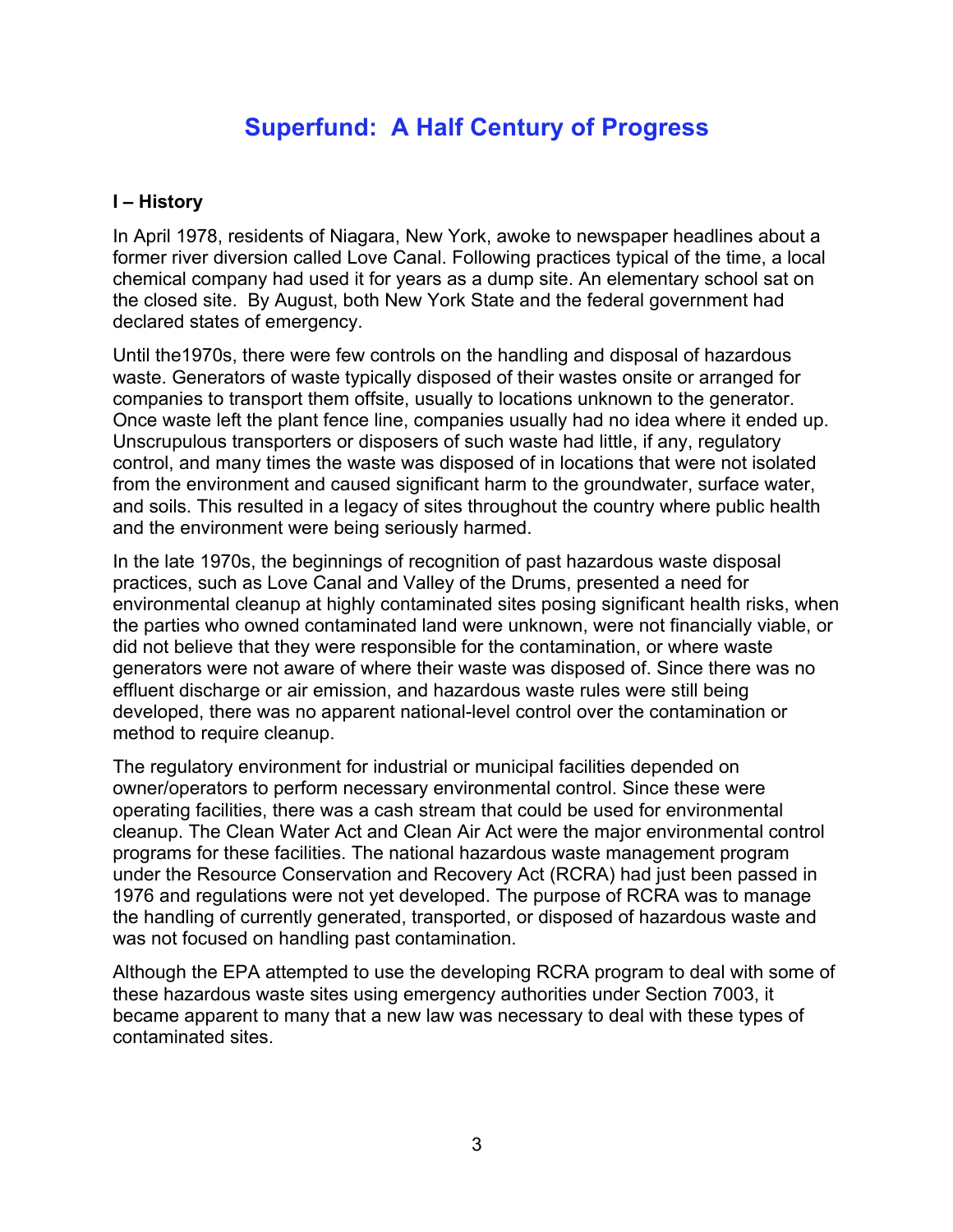

### **II – [Major Early Implementation Actions Taken](http://www.epa.gov/superfund/superfund-history)**

In December 1980, during a lame duck session of Congress, the Comprehensive Environmental Response, Compensation and Liability Act—nicknamed "Superfund" was passed by Congress and signed by the President.

Because many of the contaminated sites being discovered at that time were either "orphan" sites (i.e., without known or financially viable owners), or were caused by parties who did not have records to show where their waste went decades before, it was clearly recognized that two approaches might be necessary:

A different liability scheme, or

A public works program for cleanup that would provide government funding for cleanup.

In the end, both concepts were included in the new law.

Because of the difficulty in assigning responsibility for cleanups, it was recognized that there was a need for strict, joint, and several and retroactive liability to make a wide net to provide financially viable parties who could and should pay for cleanup. Contrary to most environmental laws, which usually deal only with current owners, Superfund casts a wider net for its responsible parties. These parties include past or present generators and transporters of hazardous materials to the site, as well as current—and with some exceptions, past—owners of the site in order to find enough responsible parties to pay for the cleanups.

To fund the program, it was recognized that resources were needed to staff EPA to run the program and for investigations and cleanups where responsible parties could not be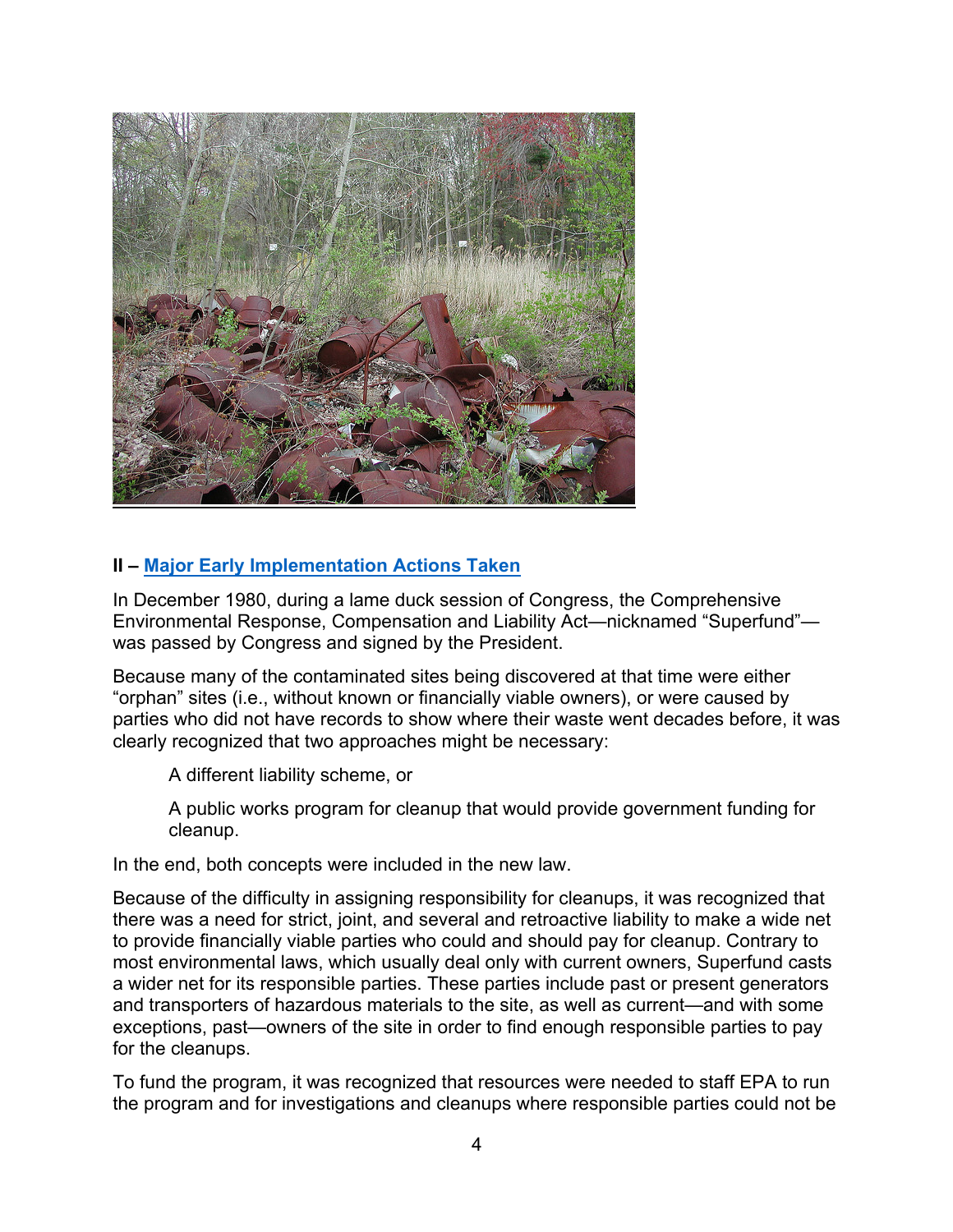easily found. As a result, the Superfund was established to provide public funding (through a taxing mechanism on certain industries) to build the program, manage it, and clean up "true" orphan sites. Funding started at \$1.6 billion, and then increased to \$8.5 billion.

During the early days of the Superfund program's implementation, comprehensive regulations were developed and added to the already existing oil spill procedures to form the oil and hazardous substances National Contingency Plan. This provided the framework for program implementation. During this early period of program development, much of the Superfund was utilized for government staffing and contract funds to implement the program.

Early cleanup action focused on site cleanup studies, emergency response to contain and stabilize immediate threats, and mechanisms to identify potentially responsible parties (PRPs) who were responsible for cleanups. During this time, there was significant public support for the program



#### **III – The Program Overcomes Hurdles**

Emergency response activities were highly successful in reducing immediate site threats to human health and the environment throughout the years. However, because of the huge sums and long time frames that were required for the less immediate and more complex, longer-term cleanup actions, many stakeholders began to criticize the program. They included PRPs, states, Congress, and the public.

Early political concerns and criticism about program management resulted in top management changes in the early 1980s, as well as efforts to streamline processes and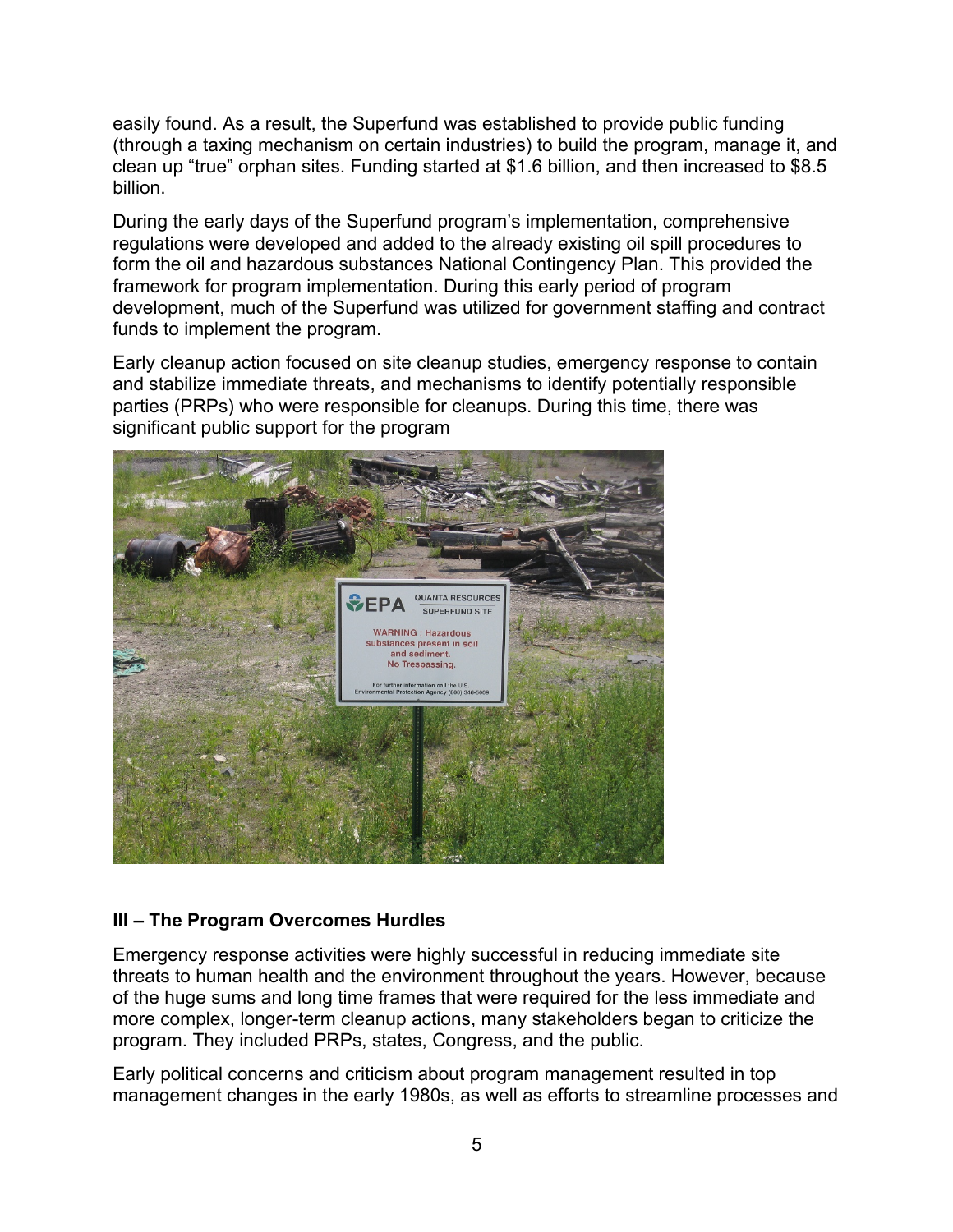develop a more robust enforcement program for PRPs to shoulder a larger load of site cleanups. Further, the continuing complexity of investigations and site work slowed progress toward many cleanups. Early results were disappointing to many critics. Groundwater cleanups were especially problematic, as more became known about their limitations and need for even longer cleanup time. Long-term "remedial" cleanup costs rose rapidly from the millions, to the tens of millions, to the hundreds of millions of dollars, fueling criticism from parties responsible for paying for the cleanups.

EPA responded with a set of administrative reforms meant to speed up program implementation and make a "fairer" process for PRPs. This led to some improvements in process and results.

When Congress determined not to renew Superfund taxes on industry in the 1990s, funding for the program was required to come from general appropriations. As a result, significant limits were put on EPA's ability to perform cleanup work itself, and an increasing percentage of cleanups was being performed by PRPs. EPA focused activity during this period and onward on ensuring that PRPs perform most of the cleanups, thus saving dwindling public funding for government oversight of private actions.

In the first decades of the  $21<sup>st</sup>$  century, the Superfund program has continued to remediate hazardous waste sites, albeit with more stable implementation as responsible parties, state and local governments, Congress, and local citizens have recognized the difficulties of hazardous site cleanup. Most cleanup is done by responsible parties under the oversight of EPA and states that have set up parallel programs for less contaminated sites. Also, the federal government has reserved funding for cleaning up formerly or currently owned federal facility sites. Many of the smaller, less complex sites have been remediated, and a higher proportion of sites are large-area, difficult-toremediate sites, such as mine tailing and sediment cleanups.

#### **IV – Progress Made**

Since 1980, more than 1,700 sites have been put on the cleanup list. Of these, the table below reflects the progress as of 2013. The authors developed these estimates based on multiple sources, including communications with experts.

| Number of sites cleaned up and removed from the cleanup list.              | 370 |
|----------------------------------------------------------------------------|-----|
| Number of sites where construction of cleanup facilities is completed, but | 790 |
| where facilities need to be operated into the future.                      |     |
| Number of sites where cleanup is underway.                                 | 535 |
| Number of sites not yet at cleanup stage.                                  | 54  |

This distribution of sites is illustrated graphically below: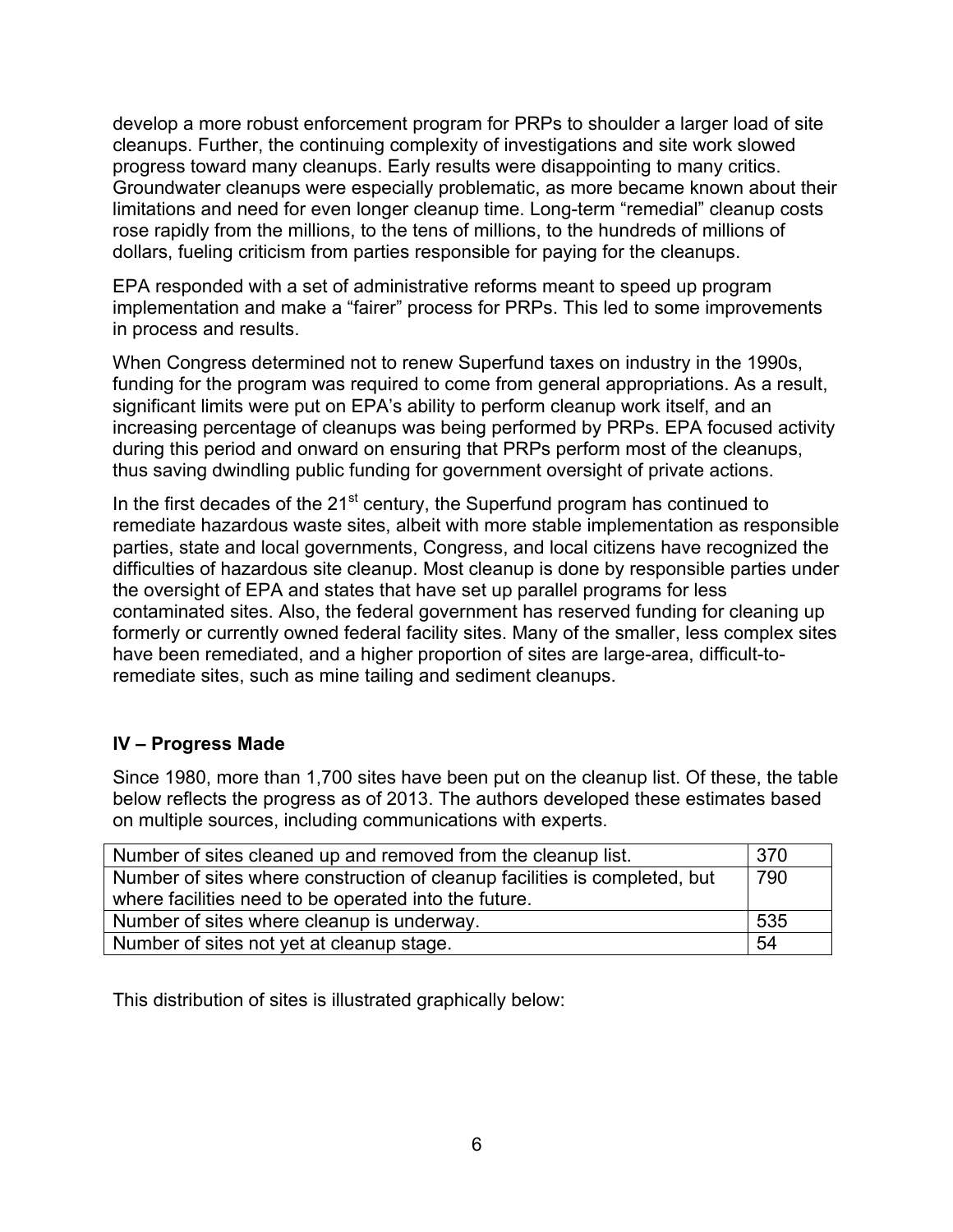

One can look at these figures from two directions. One reaction could be that only 370 sites have been removed from the list, and there is still much work that needs to be done to clean up all the sites on the list. This view does not consider the complexities of studying and remediating contamination that is underground, and thus hard to locate and remove, even with today's technologies. Another view could be that all but 54 sites either have been fully cleaned up or are in the process of being cleaned up. The public's reaction to Superfund tends to gravitate toward these two views. In fact, there has been a tremendous reduction in risk to the public from these cleanups, and most critics recognize that this work is important and needs to continue.

An additional unquantifiable benefit of the Superfund program has been how the Superfund liability scheme has revolutionized the way commercial and industrial real estate is transferred. No longer can sellers of such property use "let the buyer beware" as a means to relieve themselves of liability for contamination from past activities. No conditions in a private contract of sale regarding past contamination can shield a party from Superfund liability. In addition, buyers of such property have been much more conscious of potential liability. An entire industry has developed that deals with Superfund liability in property transactions, thus ensuring that knowledge of contamination is clear to all parties during property transfers.

Another benefit of the Superfund program was the recognition that industrial development of remediated Superfund sites created opportunities for industrial growth